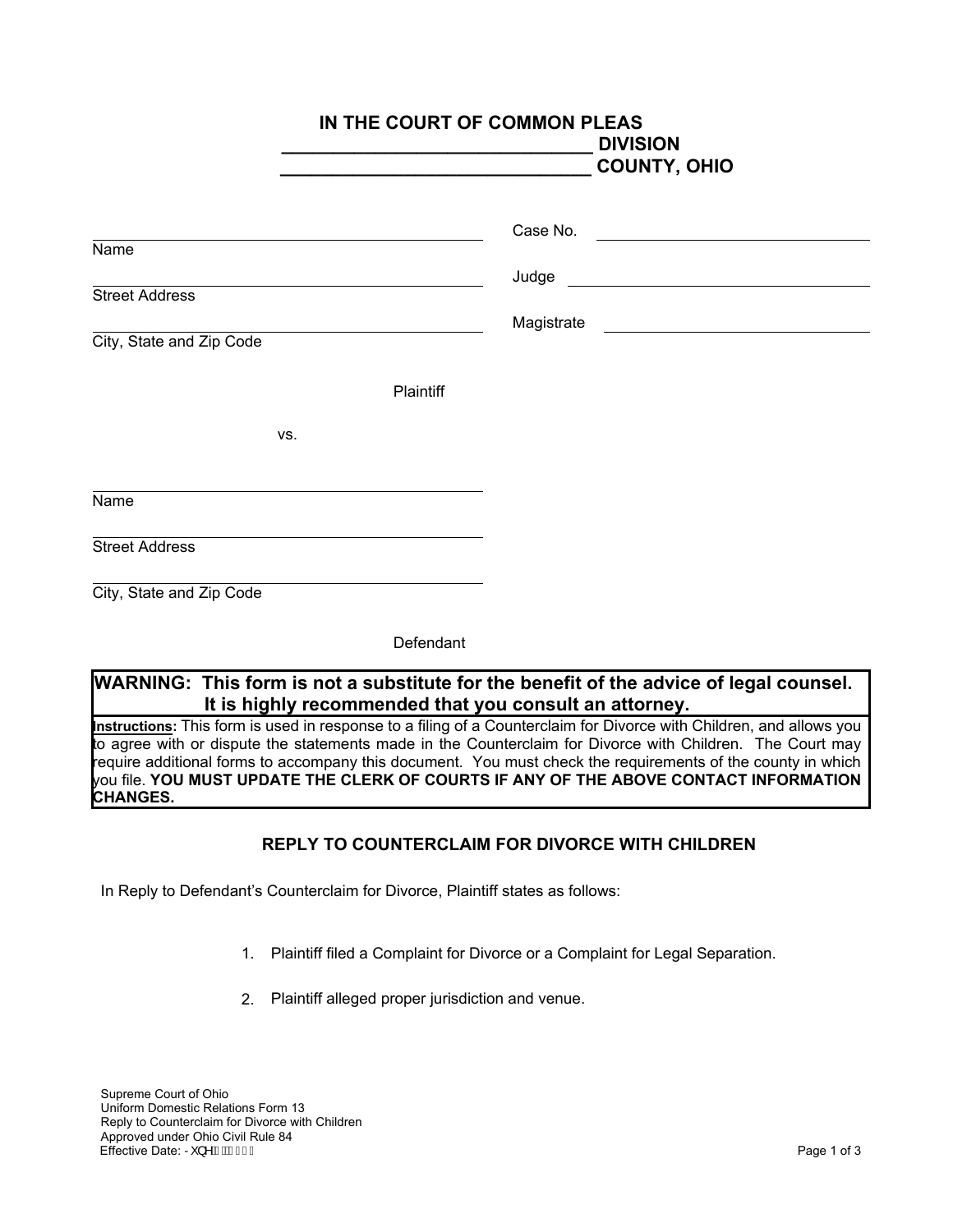| <b>ADMIT</b> | <b>DENY</b>  |    |                                                                                                                                                                                                                                                                                                                                                                                                                                                                                                                                                                                                                                                                                                                                                                                                                                                                                                                                                     |
|--------------|--------------|----|-----------------------------------------------------------------------------------------------------------------------------------------------------------------------------------------------------------------------------------------------------------------------------------------------------------------------------------------------------------------------------------------------------------------------------------------------------------------------------------------------------------------------------------------------------------------------------------------------------------------------------------------------------------------------------------------------------------------------------------------------------------------------------------------------------------------------------------------------------------------------------------------------------------------------------------------------------|
|              | $\mathsf{L}$ | 3. | The date of Plaintiff and Defendant's marriage stated in the Counterclaim.                                                                                                                                                                                                                                                                                                                                                                                                                                                                                                                                                                                                                                                                                                                                                                                                                                                                          |
|              | $\Box$       |    | The place of Plaintiff and Defendant's marriage stated in the Counterclaim.                                                                                                                                                                                                                                                                                                                                                                                                                                                                                                                                                                                                                                                                                                                                                                                                                                                                         |
|              |              |    |                                                                                                                                                                                                                                                                                                                                                                                                                                                                                                                                                                                                                                                                                                                                                                                                                                                                                                                                                     |
|              | $\mathsf{L}$ | 4. | Neither party is pregnant.                                                                                                                                                                                                                                                                                                                                                                                                                                                                                                                                                                                                                                                                                                                                                                                                                                                                                                                          |
|              |              |    | A party is pregnant.                                                                                                                                                                                                                                                                                                                                                                                                                                                                                                                                                                                                                                                                                                                                                                                                                                                                                                                                |
|              |              |    |                                                                                                                                                                                                                                                                                                                                                                                                                                                                                                                                                                                                                                                                                                                                                                                                                                                                                                                                                     |
|              |              | 5. | The child(ren) stated in the Counterclaim was/were born of the relationship prior to the<br>marriage.                                                                                                                                                                                                                                                                                                                                                                                                                                                                                                                                                                                                                                                                                                                                                                                                                                               |
|              |              |    | The child(ren) stated in the Counterclaim was/were born from or adopted during this<br>marriage.                                                                                                                                                                                                                                                                                                                                                                                                                                                                                                                                                                                                                                                                                                                                                                                                                                                    |
|              |              |    | The child(ren) stated in the Counterclaim was/were born from or adopted during this<br>marriage or relationship and is/are mentally or physically disabled and will be incapable<br>of supporting or maintaining themselves.                                                                                                                                                                                                                                                                                                                                                                                                                                                                                                                                                                                                                                                                                                                        |
|              |              |    | The child(ren) stated in the Counterclaim is/are subject to an existing order of parenting<br>or support of another Court or agency.                                                                                                                                                                                                                                                                                                                                                                                                                                                                                                                                                                                                                                                                                                                                                                                                                |
|              |              |    | One party is not the parent of the child(ren) stated in the Counterclaim who was/were<br>born during the marriage.                                                                                                                                                                                                                                                                                                                                                                                                                                                                                                                                                                                                                                                                                                                                                                                                                                  |
|              |              | 6. | Plaintiff is an active-duty servicemember of the United States military.                                                                                                                                                                                                                                                                                                                                                                                                                                                                                                                                                                                                                                                                                                                                                                                                                                                                            |
|              |              |    | Defendant is an active-duty servicemember of the United States military.                                                                                                                                                                                                                                                                                                                                                                                                                                                                                                                                                                                                                                                                                                                                                                                                                                                                            |
| 0000         |              | 7. | Plaintiff further admits or denies the following grounds for divorce:<br>Plaintiff and Defendant are incompatible.<br>Plaintiff and Defendant have lived separate and apart without cohabitation and without<br>interruption for one (1) year.<br>Plaintiff or Defendant had a Husband or Wife living at the time of the marriage.<br>Plaintiff has been willfully absent for one (1) year.<br>Plaintiff is guilty of adultery.<br>Plaintiff is guilty of extreme cruelty.<br>Plaintiff is guilty of fraudulent contract.<br>Plaintiff is guilty of gross neglect of duty.<br>Plaintiff is guilty of habitual drunkenness.<br>Plaintiff is imprisoned in a state or federal correctional institution at the time of the filing<br>the Complaint.<br>Plaintiff procured a divorce outside this state by virtue of which Plaintiff has been<br>released from the obligations of the marriage, while those obligations remain binding<br>on Defendant. |
|              |              | 8. | Plaintiff and Defendant are owners of real estate and/or personal property.                                                                                                                                                                                                                                                                                                                                                                                                                                                                                                                                                                                                                                                                                                                                                                                                                                                                         |
|              |              | 9. | Plaintiff denies any allegations not specifically admitted.                                                                                                                                                                                                                                                                                                                                                                                                                                                                                                                                                                                                                                                                                                                                                                                                                                                                                         |